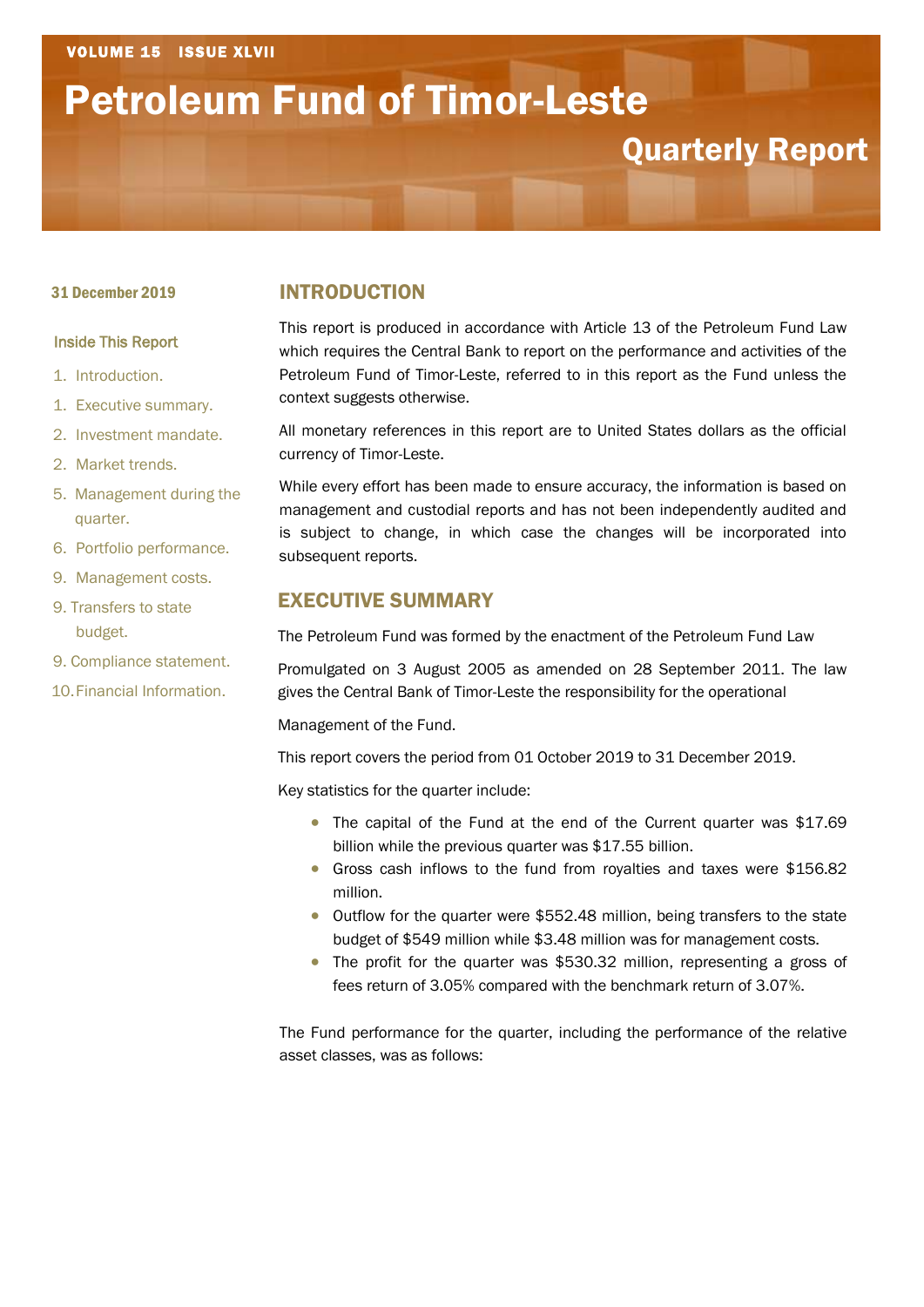| <b>PAGE 2</b>                                    |            |             |         | PETROLEUM FUND QUARTERLY REPORT - 31 DECEMBER 2019 |           |            |
|--------------------------------------------------|------------|-------------|---------|----------------------------------------------------|-----------|------------|
|                                                  |            |             |         |                                                    |           | Table 1    |
| %                                                | <b>QTR</b> | <b>FYTD</b> | 1 Year  | 3 Years                                            | $5$ years | Since Inc. |
| <b>Total Fund</b>                                | 3.05       | 13.25       | 13.25   | 6.77                                               | 4.84      | 4.45       |
| <b>Benchmark</b>                                 | 3.07       | 13.44       | 13.44   | 6.65                                               | 4.75      | 4.40       |
| <b>Excess</b>                                    | $-0.02$    | $-0.18$     | $-0.18$ | 0.11                                               | 0.09      | 0.04       |
| International Fixed Interest                     | 0.08       | 5.16        | 5.16    | 2.86                                               | 2.03      | 2.68       |
| <b>Benchmark</b>                                 | 0.11       | 5.40        | 5.40    | 2.91                                               | 2.03      | 2.68       |
| <b>Excess</b>                                    | $-0.03$    | $-0.24$     | $-0.24$ | $-0.04$                                            | 0.00      | 0.00       |
| <b>International Equities</b>                    | 8.49       | 27.67       | 27.67   | 12.71                                              | 9.04      | 10.18      |
| <b>Benchmark</b>                                 | 8.56       | 27.67       | 27.67   | 12.57                                              | 8.74      | 9.66       |
| <b>Excess</b>                                    | $-0.07$    | 0.00        | 0.00    | 0.13                                               | 0.30      | 0.52       |
| Private debt instrument for Petroleum Operations | 1.11       | n.a         | n.a     | n.a                                                | n.a       | 3.28       |
| <b>Benchmark</b>                                 | 1.11       | n.a         | n.a     | n.a                                                | n.a       | 3.28       |
| <b>Excess</b>                                    | 0.00       | n.a         | n.a     | n.a                                                | n.a       | 0.00       |

#### 1. INVESTMENT MANDATE

A revised Management Agreement between the Ministry of Finance and the Central Bank was signed on 25 June 2009. Annex 1 was further updated subsequently to reflect the latest developments. The latest update was on 30 July 2019 to reflect Minister's decision on introducing equity factor portfolios. The benchmarks as of December 2019 were as follows:

|                                                                                                                                 |        |               | Table 2  |
|---------------------------------------------------------------------------------------------------------------------------------|--------|---------------|----------|
|                                                                                                                                 | Oct-19 | <b>Nov-19</b> | $Dec-19$ |
| 3 Month US Treasury Bills/Cash                                                                                                  | 5%     | 5%            | 5%       |
| BOA Merrill Lynch 3-5 Years Treasury Bond Index                                                                                 | 35%    | 35%           | 35%      |
| BOA Merrill Lynch 5-10 Years Treasury Notes and Bond Index<br>Barclays Global Treasury Developed Market ex US, 30% Eurozone and | 10%    | 10%           | 10%      |
| 10% Country Capped                                                                                                              | 10%    | 10%           | 10%      |
| <b>Total Fixed Income</b>                                                                                                       | 60%    | 60%           | 60%      |
| Total equity (MSCI World Index Net Dividends Reinvested)                                                                        | 35%    | 35%           | 35%      |
| Total Private debt instrument for Petroleum Operations                                                                          | 5%     | 5%            | 5%       |
| Total                                                                                                                           | 100%   | 100%          | 100%     |

### 2. MARKET TRENDS DURING THE QUARTER

#### *Global Market Trend*

Global trade optimism and the major central banks' accommodative monetary policy stance continue to support economic expansion in the United States and economic recovery in the Europe and other major economies.

The economic indicators in the U.S. remained stable during the fourth quarter of 2019. The U.S gross domestic product for the third quarter came at 2.1%, a slight improvement from the previous quarter of 2.0%, boosted by the positive personal consumption expenditure, which is the largest part of the U.S. economy. The employment numbers also remained strong as the economy created, on average, 184, 000 jobs during the October – December period, and more than 2.1 million jobs in total for the 2019 fiscal year; leaving the unemployment rate at 3.5%. The U.S Federal Reserve made another 25 bp interest rate cut to take the Fed fund rate to 1.50 – 1.75% range in October. The Fed left their target interest rate unchanged during its meeting toward the end of the year. The policy makers stated the current stance of monetary policy is appropriate to support sustained economic growth, strong labor market conditions, and inflation near the 2% target. The Minutes of the most recent Federal Open Market Committee meeting showed that the Fed does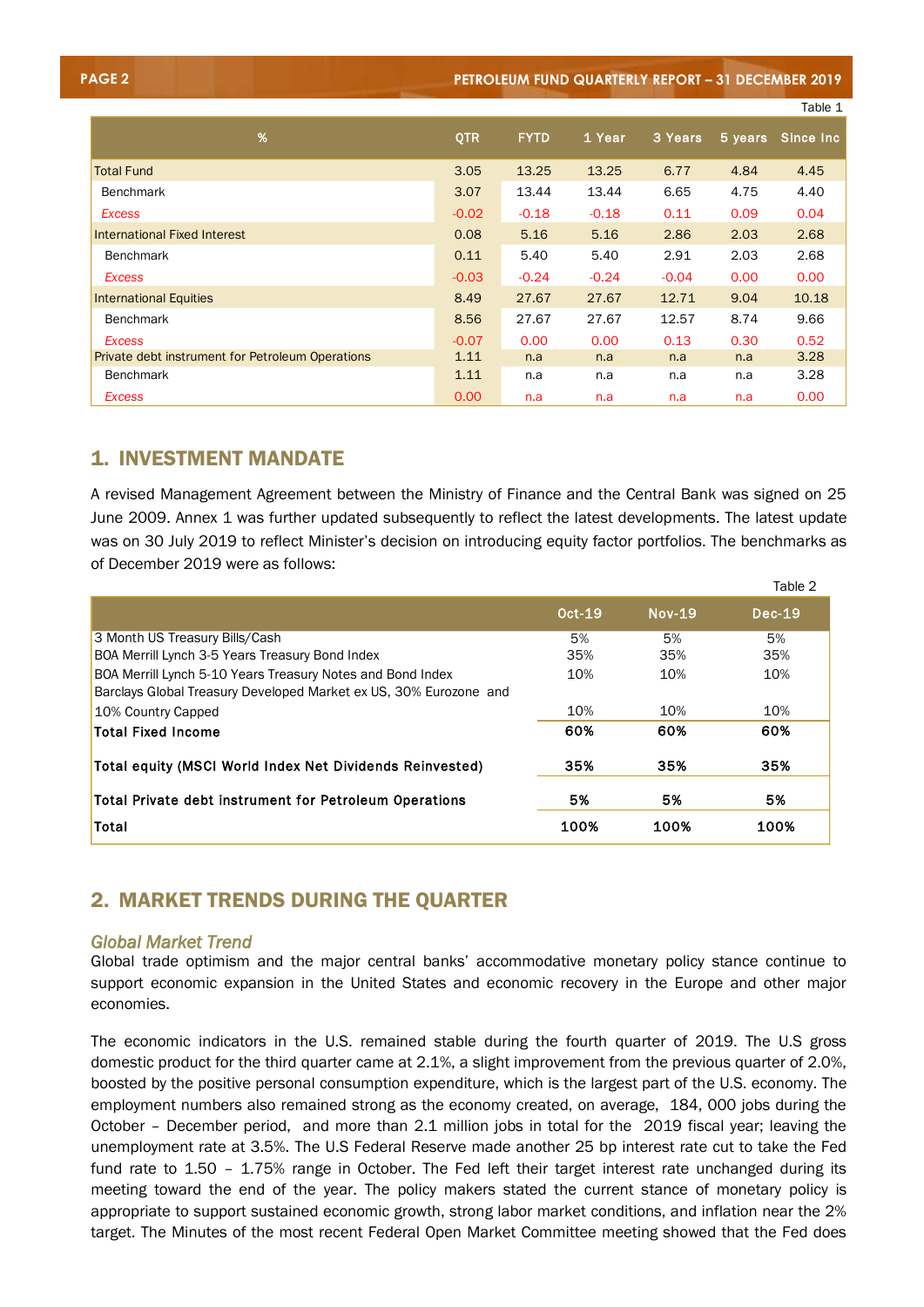not foresee any interest rate reduction in 2020 if incoming information about the economy did not result in a reassessment of the economic outlook. The U.S dollar depreciated more than 3% against the basket of the peer-developed currencies during the quarter.

The European Central Bank policy makers agreed that there were some signs of stabilization in the Eurozone economic growth slowdown, and that downside risks to the economic outlook had become somewhat less pronounced according to the accounts of the December meeting. Policymakers also noted that measures of the underlying inflation remained generally subdued, although there were some indications of a mild increase, while some members voiced concerns about the possible side effects of the September monetary policy measures when the ECB decided to resume the asset purchase program, including the potential impact of negative interest rates on households' savings and consumption dynamics. The economic data from the region improved slightly, especially from Germany, the country with the largest economy in the region. The European Commission's monthly survey showed economic sentiment in the 19 countries sharing the euro rise from 101.2 in November to 101.5 points in December, a second consecutive monthly rise and above the average forecast of 101.4 points. The newly appointed ECB's President Christina Lagarde, who succeeded Mario Draghi, appealed to the country leaders in the region to deploy fiscal tools to improve the economic prospect of the respective countries in the region instead of solely relying on monetary policy.

In addition, the political uncertainty of BREXIT eased after the results of the United Kingdom's general election in December 2019, which saw the Conservative Party secure the majority in the U.K's parliament. This result would attribute more political power to the U.K's Prime Minister Boris Johnson, to pass the BREXIT deal in the U.K's parliament in order to part ways with the European Union before the 31 January deadline. After the BREXIT deal passed, both parties would enter a transition period from the end of January toward the end of 2020 to allow both parties to negotiate a future trade relationship. Several voting members of the Bank of England stated recently that they foresee a cut in the central banks' interest rate given low inflation and no sign of improvement of the economic indicators. Across the Asia Pacific, Bank of Japan kept their monetary policy unchanged during the quarter. BoJ cut its economic assessment of the three out of the nine regions in Japan whose economic growth is dependent on exports due to the expected weaker overseas demand. Overall, the Bank is cautiously optimistic on the economy, expecting strong domestic demand to offset the weaker export and manufacturing. The Bank also stated that it would adjust its monetary policy necessarily to keep the momentum toward achieving its 2% inflation target while assessing the risks. The inflation in Japan is now hovering at 0.5% in November but the Bank projects to reach 1.1% in 2020 and 1.5% in the following year respectively.

China is expected to post its slowest economic growth in 30 years in 2020, as both domestic and global demands remain sluggish. It reinforces the view that the China's Central Bank has to ease the monetary policy further and the government needs to roll out more stimulus programs to prevent the economy from declining further. China's exports rose for the first time in five months in December and by more than expected, signaling a modest recovery in demand after the U.S and China agreed on the "phase one" trade deal to suspend the prolonged trade disputes between the both countries.

The Reserve Bank of Australia kept its interest rate unchanged at 0.75% during its monetary policy meeting in December 2019. The central bank cut interest rates three times during the fiscal year 2019, taking the interest rate from 1.50% at the beginning of the year to 0.75% at the end of the year. It is evident that the interest rate reduction in 2019 has again boosted the price of properties in the major cities in Australia. However, if increasing property price is not translated into consumer confidence to boost consumer spending and investment appetite, the RBA might reduce the interest rate further in 2020.

#### *Equities*

Global equity market indices posted gains for the quarter boosted by the U.S and China's "phase one" trade deal announcement and supportive monetary policy from the major central banks.

The indices representing the equity market in U.S advanced during the last quarter supported by the eased trade tension as the U.S and China announced that both parties are working toward reaching a "phase one" trade agreement. Because of the announcement, the U.S suspended the planned tariffs on China's imported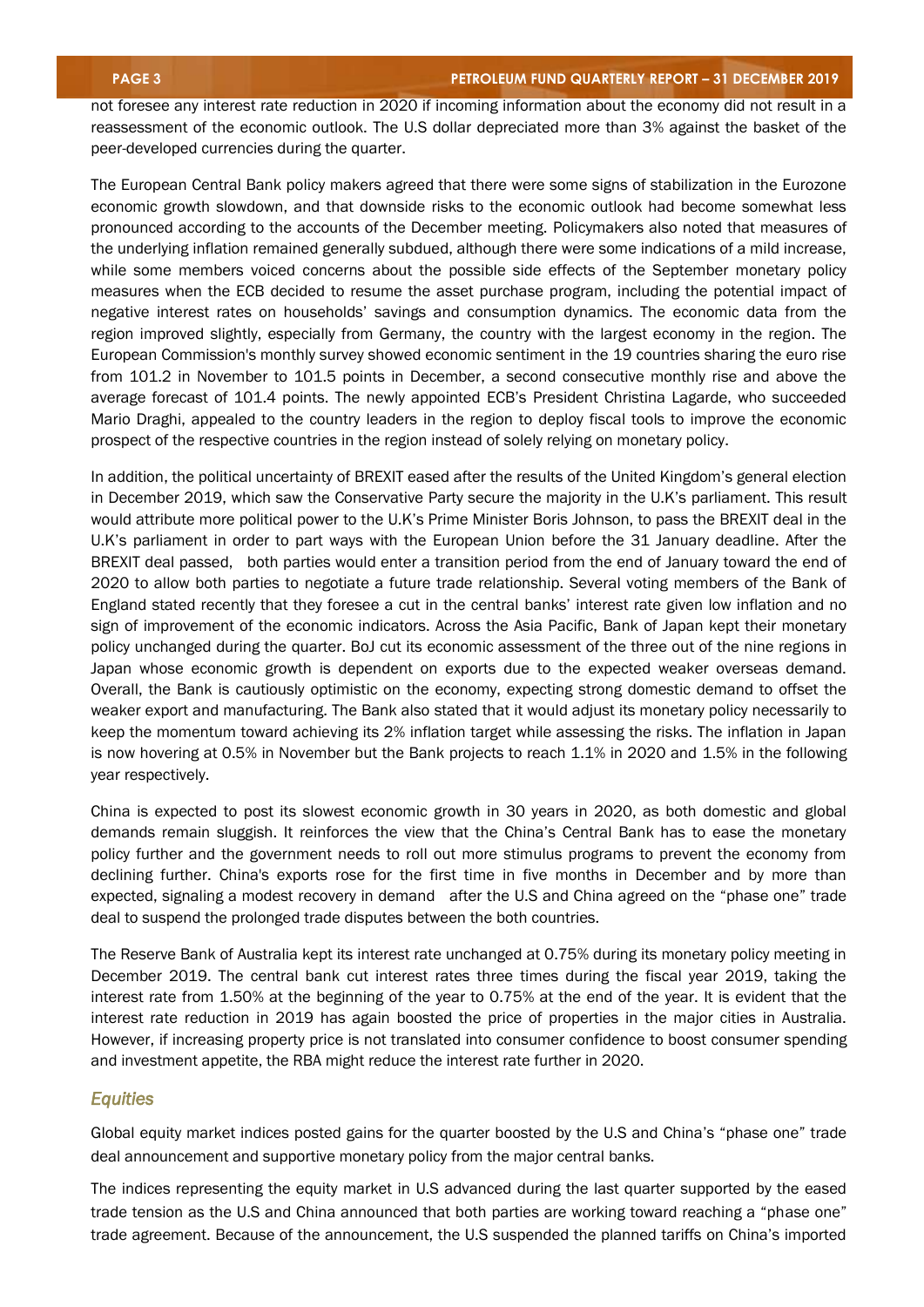goods to go in effect on 15 December. The U.S also reduced in half the tariffs on China's imported goods worth \$120 billion levied in September. In return, China agreed to purchase more goods from the U.S worth \$200 billion in two years, with agricultural products up from \$40 to \$50 billion. In addition, the deal also demanded the Chinese authorities put in place policy framework to respond to U.S demand for intellectual property protection and prevention of forceful technology transfers. The technology sector reacted positively to the agreement as the technology dominated equity index NASDAQ which outperformed other indices with a 12% increase for the quarter and up 35% in 2019. Energy sector also gained during the quarter as oil price rose triggered by an Organization of Petroleum Countries decision to reduce oil production in 2020 and tension between Iran and the U.S in late December. In addition, the trade agreement reached by the U.S and China also boosted the energy demand outlook.

Eurozone equity market indices also advanced in the last quarter of the year as MSCI EU posted a 5% gain for the quarter and more than 22% for the year. Equity markets in the region were supported by the European Central Bank to continue using monetary policy tools to support the economy. The latest data from Germany showed some improvement compared to the previous months. German industrial output posted its biggest increase in one and a half years in November, rising 1.1% month on month compared to 0.7% expected, in a sign that Europe's largest economy gained momentum in the fourth quarter, driven by stronger production in manufacturing and booming construction. Germany's equity market index DAX went up more than 6% in the quarter and 25% for the whole year.

Equity markets in Asia and emerging markets also rose for the quarter of the year. The Japanese equity market, Nikkei posted more than 8% for the quarter. The Japanese Equity market's positive performance was helped by the depreciation of the Yen against the USD during the quarter, making the exporter companies' products become more competitive in the international markets. In addition, the announcement of an economic stimulus package by the government at the end of December also helped the investors' mood, which in turn contributed to the value of equity. The generic emerging market equity indices, MSCI EM rose more than 11% during the quarter, supported by the ease in geopolitical risks.

The only market that lagged in the region during the quarter was Australian market as the MSCI Australia index declined less than 1% during the quarter but increased more than 17% for the year. The Australian economy has experienced turbulence, which triggered the Reserve Bank of Australia to cut interest rates during the year.

#### *Bonds including US Treasuries*

The yield of the global sovereign bond increased in the quarter as trade optimism and improving economic data in the Euro region toward the end of the year, triggered reallocation of investment from safe haven assets to risky assets. However, increasing yields for the quarter were not enough to offset the decline of the global treasury yields since the beginning of the year. The sharp decline in the Treasury bond yields of major countries in the beginning of 2019 reflected raising risks such as weaknesses in the economy worldwide, high global trade uncertainties, and the geopolitics. Those factors drove the major central banks to reverse their monetary policy course by reducing interest rates and reintroducing asset-purchasing programs. The graph below demonstrates that the yield of U.S Treasury short-term bill (3 month – 2-years) decreased while the yield of longer-term maturity U.S Treasury bonds increased during the quarter. The yield curve movement reflects the U.S Federal Reserve's monetary policy stance that there is no monetary policy changes in the short-term as the economy only grows at modest pace and temporary ease in trade disputes between the U.S and China. The divergent movement between the short and long term U.S Treasury securities reverse the yield curve inversion occurred during the year, which is historically a precursor for impending economic recession.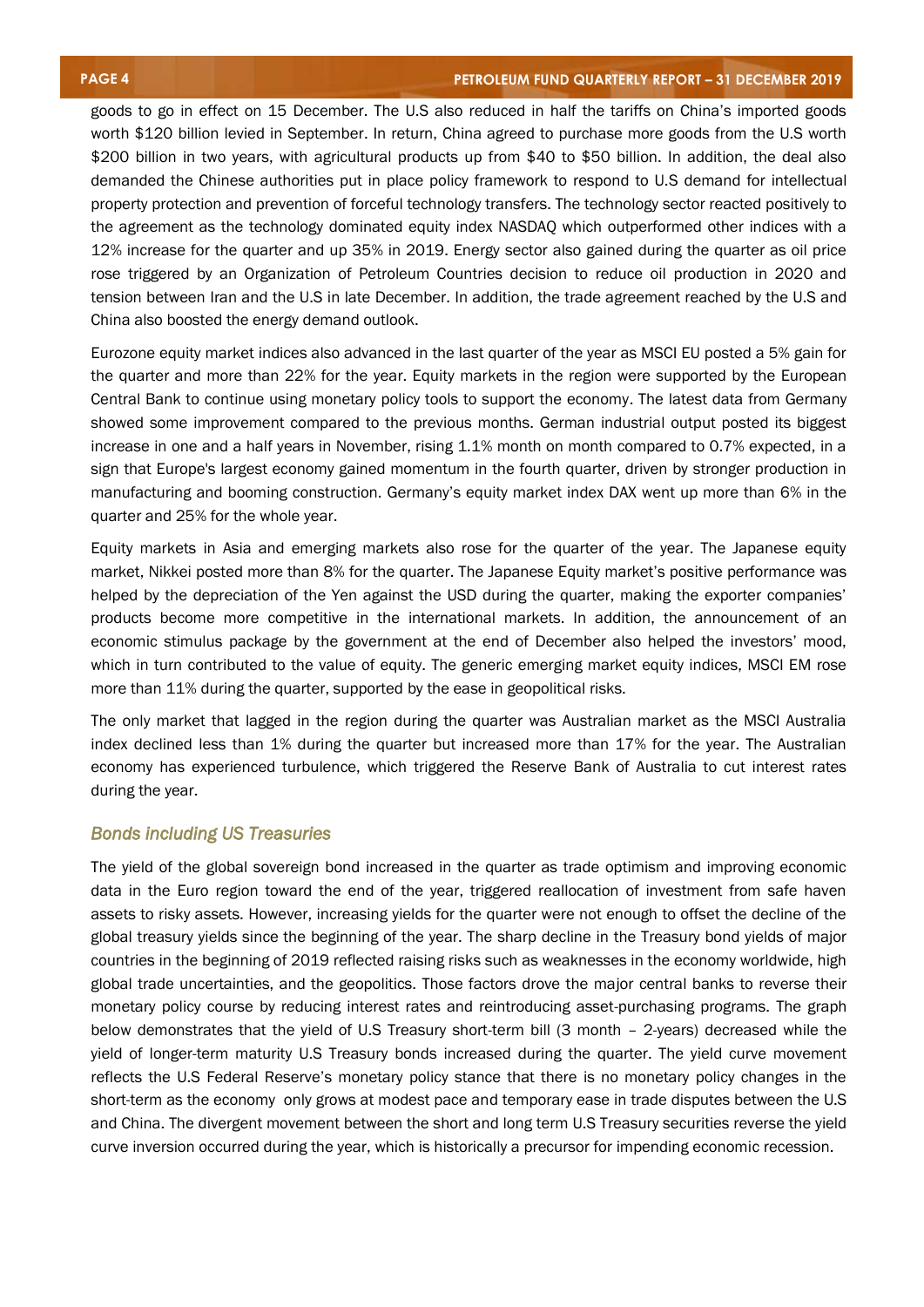



### 3. MANAGEMENT DURING THE QUARTER

#### *Objectives*

The Central Bank, as operational manager of the Fund, has implemented the investment mandates through a combination of internal and external management.

The following table shows how the investment mandates have been implemented.

|                                                                                     |                         |                                           |                 |                | Table 3      |
|-------------------------------------------------------------------------------------|-------------------------|-------------------------------------------|-----------------|----------------|--------------|
| <b>Mandate</b>                                                                      | <b>Management Style</b> | <b>Authorised Managers</b>                | <b>Tracking</b> | Outperformance | Commencement |
|                                                                                     |                         |                                           | <b>Error</b>    | <b>Target</b>  | date         |
| 3 Month USD Treasury Bills/Cash                                                     | Passive                 | <b>BCTL</b>                               | n/a             | Nil            | 14-Aug-18    |
| BOA Merrill Lynch 3-5 Years US Treasury Bond Index                                  | Passive                 | <b>BCTL</b>                               | n/a             | Nil            | 19-Jan-12    |
| BOA Merrill Lynch 5-10 Years US Treasury Bond Index                                 | <b>Enhanced Passive</b> | <b>Bank for International Settlements</b> | 0.50%           | 0.25%          | 15-Dec-11    |
| Barclays Global Treasury Developed Market ex US, 30%                                | <b>Enhanced Passive</b> | Allliance Bernstein                       | 0.50%           | Nil            | $3$ -Jul-14  |
| Eurozone and 10% Country Capped<br><b>Enhanced Passive</b><br>Wellington Management |                         |                                           | 0.50%           | Nil            | 4-Dec-14     |
| MSCI World Index ex Australia Net Dividends Reinvested                              | Equity Factor           | <b>Schroders Equity Factor</b>            | 3.00%           | Nil            | 2-Aug-19     |
|                                                                                     | Equity Factor           | <b>SSgA Equity Factor</b>                 | 3.00%           | Nil            | 2-Aug-19     |
| MSCI World Index ex Australia Net Dividends Reinvested                              | Passive                 | SSgA International Equity                 | 0.35%           | Nil            | 18-Jan-12    |
|                                                                                     | Passive                 | <b>BlackRock International Equity</b>     | 0.35%           | Nil            | 21-Feb-13    |
| <b>MSCI Australia</b>                                                               | Passive                 | <b>BCTL</b>                               | 0.50%           | Nil            | 4-Jul-16     |
| Private debt instrument for Petroleum Operations                                    | Passive                 | <b>BCTL</b>                               | n/a             | Nil            | 10-Apr-19    |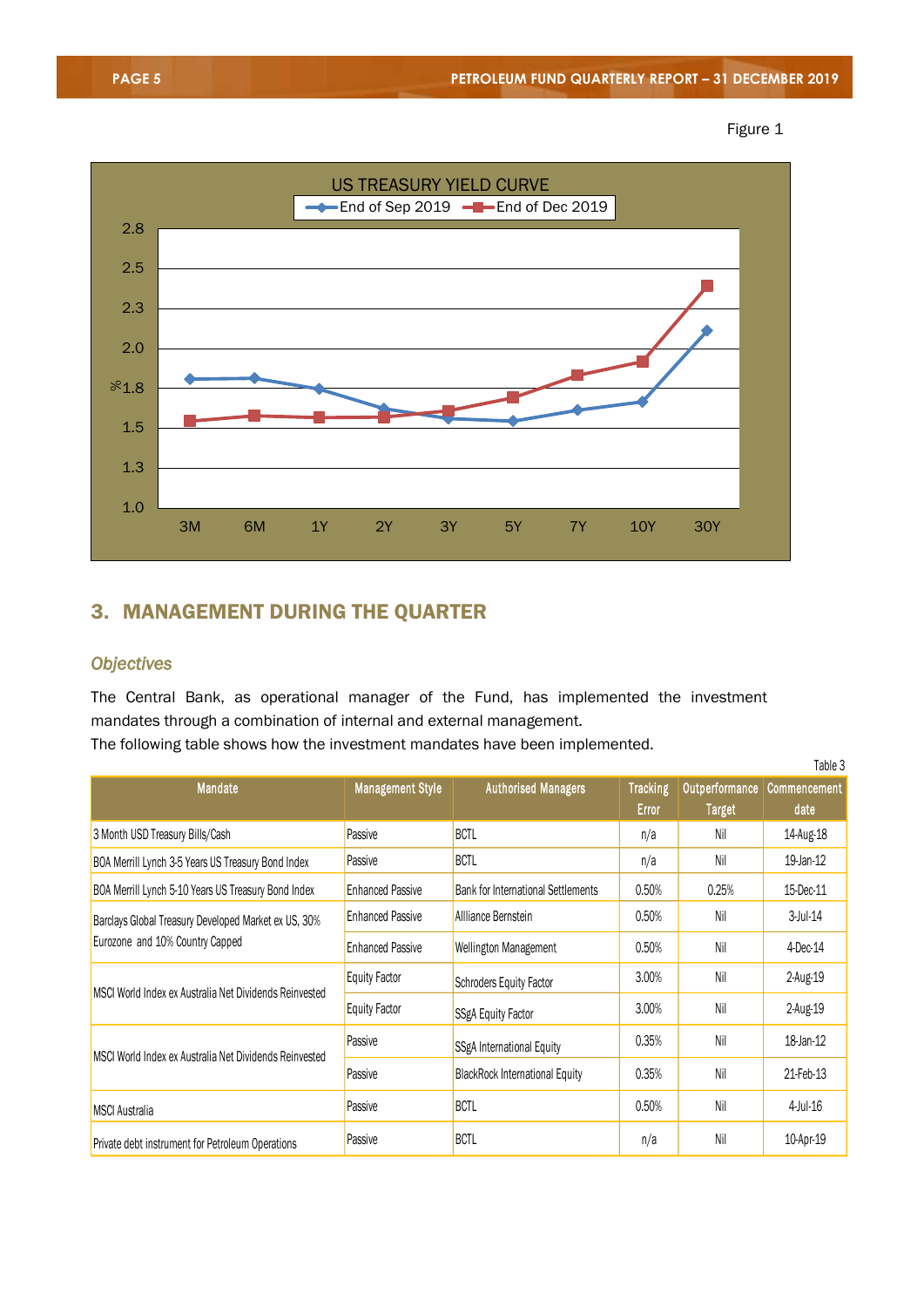$T \times T$ 

#### *Operational Implementation*

The actual allocation of the capital of the Fund to the various mandates as at the end of the quarter was as follows:

|                                                                                               |                                 |                                   |                  |          | Lower           | Table 4                         |
|-----------------------------------------------------------------------------------------------|---------------------------------|-----------------------------------|------------------|----------|-----------------|---------------------------------|
| Mandate                                                                                       | <b>Managers</b>                 | <b>Target</b><br><b>Benchmark</b> | <b>Tolerance</b> | Actual   | <b>Boundary</b> | <b>Upper</b><br><b>Boundary</b> |
| 3 Month US Treasury Bills/Cash                                                                | <b>BCTL</b>                     | 5.000%                            | ± 2.5%           | 4.705%   | 2.500%          | 7.500%                          |
| BOA Merrill Lynch 3-5 Years Treasury Bond Index                                               | <b>BCTL</b>                     | 35,000%                           | ± 2.5%           | 34.982%  | 32.500%         | 37.500%                         |
| BOA Merrill Lynch 5-10 Years Treasury Notes and Bond Index Bank for International Settlements |                                 | 10.000%                           | ±1%              | 9.870%   | 9.000%          | 11.000%                         |
| Barclays Global Treasury Developed Market ex US, 30%                                          | Alliance Bernstein              | 5.000%                            | ± 0.5%           | 4.556%   | 4.500%          | 5.500%                          |
| Eurozone and 10% Country Capped                                                               | <b>Wellington Management</b>    | 5.000%                            | ± 0.5%           | 4.625%   | 4.500%          | 5.500%                          |
| <b>Total Fixed Income</b>                                                                     |                                 | 60.000%                           |                  | 58.739%  | 53.000%         | 67.000%                         |
|                                                                                               | Schroders Investment Management |                                   |                  |          |                 |                                 |
| MSCI Index ex Australia Net Dividends Reinvested                                              | <b>SSgA Equity Factor</b>       | 8.750%                            | ± 1.75%          | 9.317%   | 7.00%           | 10.500%                         |
| MSCI Index ex Australia Net Dividends Reinvested                                              | SSgA International Equity       | 25.375%                           | ±6%              | 27.225%  | 19.38%          | 31.38%                          |
|                                                                                               | <b>BlacRock</b>                 |                                   |                  |          |                 |                                 |
| <b>MSCI</b> Australia Index                                                                   | <b>BCTL</b>                     | 0.875%                            | ± 0.45%          | 0.925%   | 0.425%          | 1.325%                          |
| Total Equities                                                                                |                                 | 35,000%                           |                  | 37,466%  | 26,800%         | 43.200%                         |
| Total Private debt instrument for Petroleum Operations                                        | <b>BCTL</b>                     | 5.000%                            | n/a              | 3.794%   | 0.000%          | 5.000%                          |
| Total                                                                                         |                                 | 100.000%                          |                  | 100.000% |                 |                                 |

#### 4. PORTFOLIO PERFORMANCE

This section contains a number of tables and charts describing the performance of the Petroleum Fund.

The following notes are intended to assist in interpreting this information:

- The percentage figures show the return of the Fund, or a part of it, which is compared with the performance of the corresponding benchmark. The benchmark represents the investment strategy established by the Minister and is used as a goal against which the performance of the actual investments is measured. The Minister's benchmarks for the Petroleum Fund are described earlier in this report.
- The excess is the difference (which may be negative) between the benchmark and the portfolio being measured. In general a portfolio and its benchmark will respond in a similar manner to movements in the financial markets. The excess occurs because the benchmark does not recognize transaction costs, and because the actual portfolio usually contains a different mix of financial instruments to the benchmark.

#### *GLOBAL PORTFOLIO*

In the course of the quarter the Petroleum Fund balance was \$17.69 billion as follows: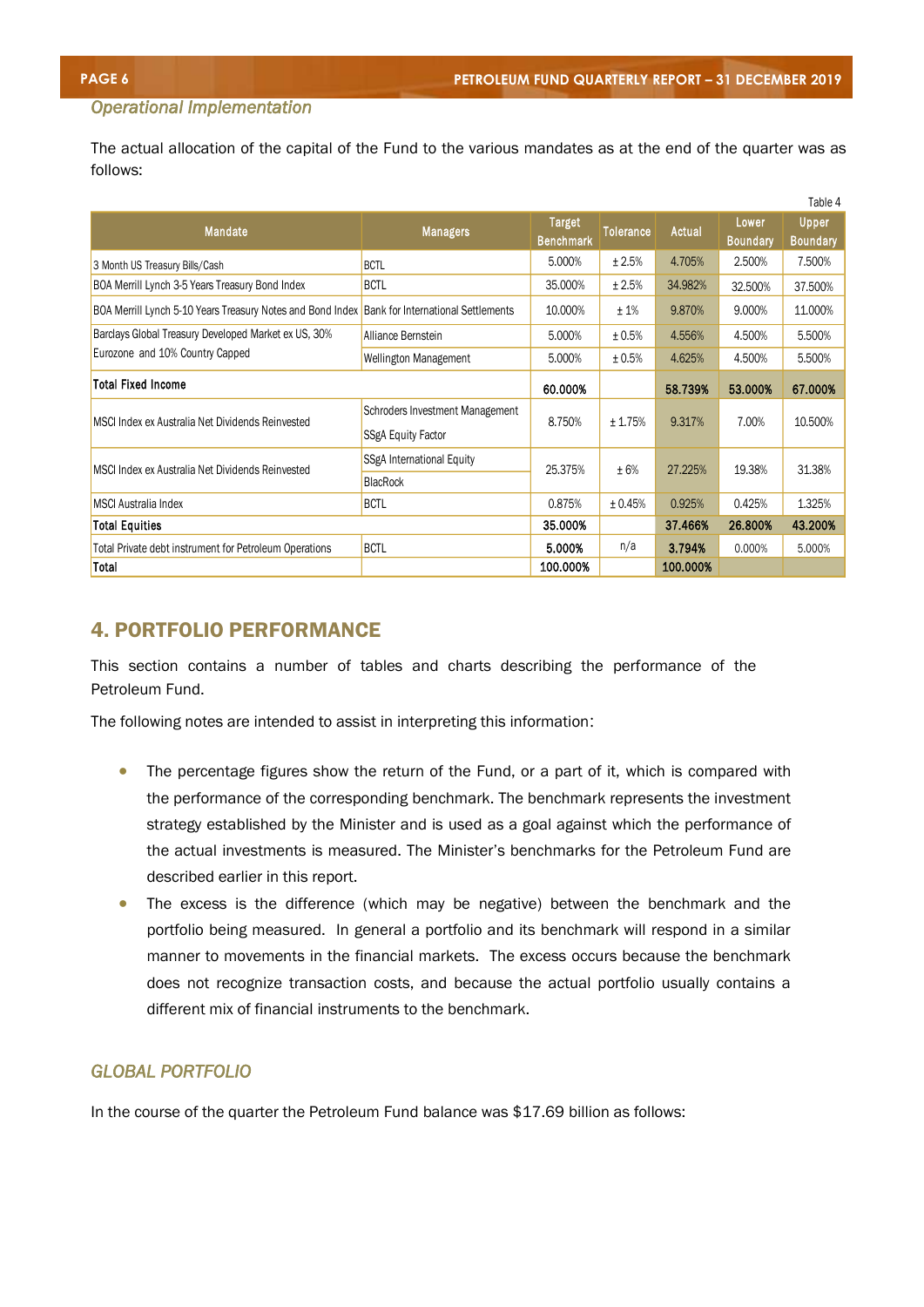|                                       | Table 5    |
|---------------------------------------|------------|
| <b>Capital Account</b>                | \$'000     |
| Opening book value (01 October 2019)  | 17,553,677 |
| Receipts during the period            | 156,816    |
| Transfer to General State Budget      | $-549,000$ |
| Investment Return                     | 530,323    |
| Closing book value (31 December 2019) | 17,691,816 |

The Fund was invested as follows:

|                                                            | Table 6    |
|------------------------------------------------------------|------------|
| <b>Assets</b>                                              | \$'000     |
| Cash and Cash Equivalents                                  | 921,876    |
| <b>Other Receivables</b>                                   | 32,684     |
| Financial assets held at fair value through profit or loss | 16,758,013 |
| Less:                                                      |            |
| Payable for Securities Purchased                           | $-14,280$  |
| <b>Accounts Payable</b>                                    | $-6,477$   |
| <b>Total</b>                                               | 17,691,816 |

The income for the quarter was as follows:

|                                                      | Table 7  |
|------------------------------------------------------|----------|
| Income                                               | \$'000   |
| Interest income                                      | 67,170   |
| Dividend income                                      | 28,104   |
| Unit Trust distributions                             | 1,695    |
| Other Invesment income                               | 17       |
| Net gains/(losses) on Financial Assets at fair value | 439,326  |
| Net foreign exchange gains/(losses)                  | $-1,130$ |
| Less:                                                |          |
| External manager, custody fees                       | $-3,187$ |
| Central Bank management expenses                     |          |
| <b>IAB Expenses</b>                                  | $-115$   |
| Other expenses                                       | $-175$   |
| Withholding taxes                                    | $-1,382$ |
| <b>Total Investment Income</b>                       | 530,323  |

The following notes are intended to assist in interpreting this information:

- Unit trust distribution is the income received from listed property investment entities.
- Other expenses relate to derivative trading costs which are deducted directly from the Fund.

Global Benchmark over the same period is shown in the following graph.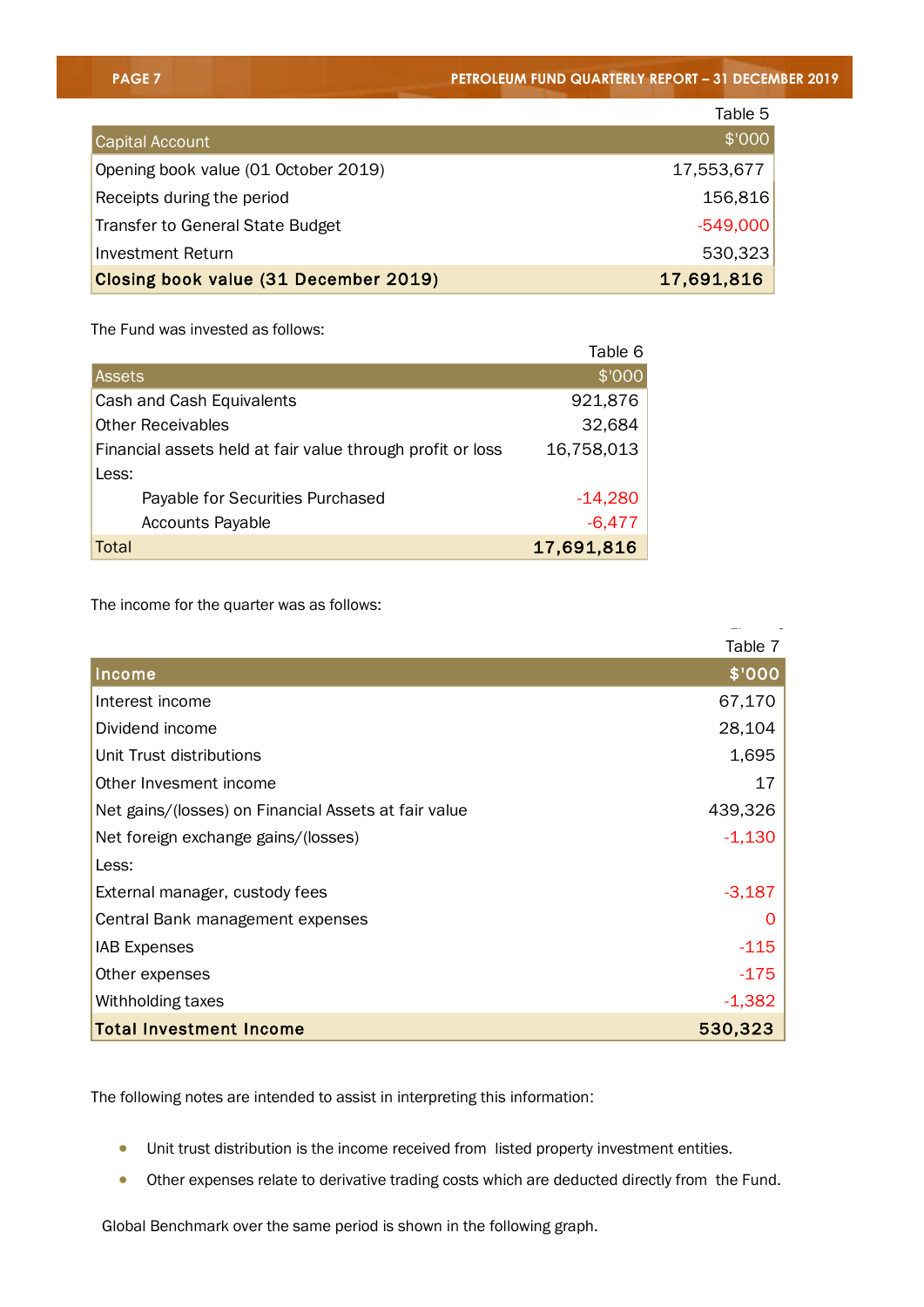





#### *FIXED INTEREST*

The performance of the investments in Fixed Interest for the quarter, including the performance of the managers responsible for those investments, was as follows:

|                                                           |            |             |         |         |         | Table 8   |
|-----------------------------------------------------------|------------|-------------|---------|---------|---------|-----------|
| %                                                         | <b>Qtr</b> | <b>FYTD</b> | 1 Year  | 3 Years | 5 Years | Since Inc |
| <b>International Fixed Interest</b>                       | 0.08       | 5.16        | 5.16    | 2.86    | 2.03    | 2.68      |
| <b>Benchmark</b>                                          | 0.11       | 5.40        | 5.40    | 2.91    | 2.03    | 2.68      |
| <b>Excess</b>                                             | $-0.03$    | $-0.24$     | $-0.24$ | $-0.04$ | 0.00    | 0.00      |
| <b>BCTL Cash Management (TLCM)</b>                        | 0.40       | 2.21        | 2.21    | n.a     | n.a     | 1.64      |
| 3 Month USD Treasury Bills                                | 0.46       | 2.28        | 2.28    | n.a     | n.a     | 2.09      |
| <b>Excess</b>                                             | $-0.06$    | $-0.07$     | $-0.07$ | n.a     | n.a     | $-0.45$   |
| <b>BCTL 3-5 yr US Treasury</b>                            | 0.06       | 5.02        | 5.02    | 2.49    | 2.05    | 1.65      |
| BoA Merrill Lynch 3-5 Years US Treasury Passive           | 0.11       | 5.20        | 5.20    | 2.52    | 2.09    | 1.64      |
| <b>Excess</b>                                             | $-0.04$    | $-0.18$     | $-0.18$ | $-0.03$ | $-0.05$ | 0.01      |
| <b>Bank for International Settlements</b>                 | $-0.70$    | 7.57        | 7.57    | 3.64    | 2.77    | 2.38      |
| BoA Merrill Lynch 5-10 Years US Treasury Enhanced Passive | $-0.75$    | 7.43        | 7.43    | 3.53    | 2.72    | 2.35      |
| <b>Excess</b>                                             | 0.05       | 0.14        | 0.14    | 0.11    | 0.05    | 0.03      |
| <b>Alliance Bernstein</b>                                 | 0.87       | 5.14        | 5.14    | 4.10    | 1.11    | $-0.17$   |
| Barclays Global Treasury DM ex US Enhanced Passive        | 0.81       | 5.54        | 5.54    | 4.20    | 1.18    | $-0.18$   |
| <b>Excess</b>                                             | 0.06       | $-0.40$     | $-0.40$ | $-0.10$ | $-0.07$ | 0.01      |
| <b>Wellington Management</b>                              | 0.71       | 5.78        | 5.78    | 4.25    | 1.18    | 0.98      |
| Barclays Global Treasury DM ex US Enhanced Passive        | 0.81       | 5.54        | 5.54    | 4.20    | 1.18    | 0.98      |
| <b>Excess</b>                                             | $-0.10$    | 0.23        | 0.23    | 0.06    | 0.00    | $-0.01$   |

#### *INTERNATIONAL EQUITIES*

The performance of the investments in global developed market equities for the quarter, including the performance of the managers responsible for those investments, was as follows: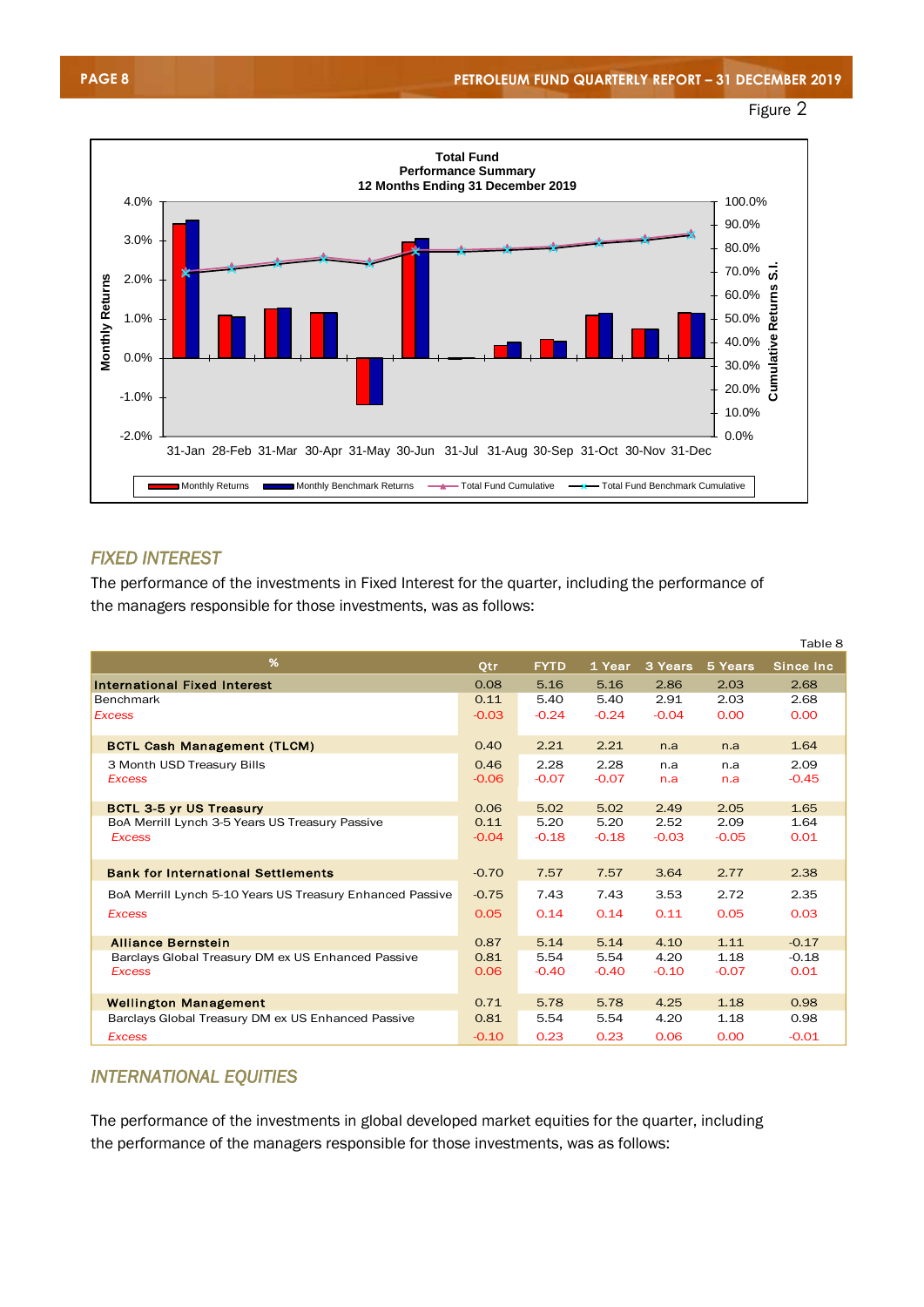| <b>PAGE 9</b> |  |
|---------------|--|
|               |  |

**PAGE 9 PETROLEUM FUND QUARTERLY REPORT – 31 DECEMBER 2019**

|                                                        |         |             |         |                        |      | Table 9    |
|--------------------------------------------------------|---------|-------------|---------|------------------------|------|------------|
|                                                        |         |             |         |                        |      |            |
|                                                        | Otr     | <b>FYTD</b> |         | 1 Year 3 Years 5 Years |      | Since Inc. |
| <b>International Equities</b>                          | 8.49    | 27.67       | 27.67   | 12.71                  | 9.04 | 10.18      |
| <b>Benchmark</b>                                       | 8.56    | 27.67       | 27.67   | 12.57                  | 8.74 | 9.66       |
| <b>Excess</b>                                          | $-0.07$ | 0.00        | 0.00    | 0.13                   | 0.30 | 0.52       |
|                                                        |         |             |         |                        |      |            |
| Schroders Investment Management*                       | 8.74    | n.a         | n.a     | n.a                    | n.a  | 9.76       |
| MSCI World Index ex Net Australia dividends Reinvested | 8.66    | n.a         | n.a     | n.a                    | n.a  | 9.47       |
| <b>Excess</b>                                          | 0.08    | n.a         | n.a     | n.a                    | n.a  | 0.30       |
|                                                        |         |             |         |                        |      |            |
| <b>SSgA Equity Factor**</b>                            | 7.77    | n.a         | n.a     | n.a                    | n.a  | 8.15       |
| MSCI World Index ex Net Australia dividends Reinvested | 8.66    | n.a         | n.a     | n.a                    | n.a  | 9.47       |
| <b>Excess</b>                                          | $-0.89$ | n.a         | n.a     | n.a                    | n.a  | $-1.32$    |
| <b>SSgA International Equity</b>                       | 8.68    | 28.28       | 28.28   | 13.06                  | 9.20 | 11.18      |
| MSCI World index ex Australia Passive                  | 8.66    | 27.78       | 27.78   | 12.66                  | 8.78 | 10.78      |
| <b>Excess</b>                                          | 0.02    | 0.50        | 0.50    | 0.40                   | 0.41 | 0.40       |
|                                                        |         |             |         |                        |      |            |
| <b>BlackRock Investment Management</b>                 | 8.74    | 28.22       | 28.22   | 13.08                  | 9.19 | 10.44      |
| MSCI World index ex Australia Passive                  | 8.66    | 27.78       | 27.78   | 12.66                  | 8.78 | 10.08      |
| <b>Excess</b>                                          | 0.08    | 0.44        | 0.44    | 0.42                   | 0.41 | 0.37       |
| <b>BCTL Australia Equity</b>                           | 4.34    | 22.59       | 22.59   | 9.11                   | n.a  | 9.72       |
| <b>MXAU AU Index Passive</b>                           | 4.29    | 22.92       | 22.92   | 9.07                   | n.a  | 9.69       |
| <b>Excess</b>                                          | 0.05    | $-0.33$     | $-0.33$ | 0.04                   | n.a  | 0.03       |

*\*The Performance number of Schroder reflects the reclassification of Schroder's mandate to be factor mandate effectively implemented on 2 August 2019. \*\*SSgA Equity factor performance numbers commence on 2 August 2019.* 

#### *Private debt instrument for Petroleum Operations*

The performance of the investment in Private debt instrument for Petroleum Operations for the quarter, including the performance of the manager responsible for this investment, was as follow:

|                                                         |                   |             |     |     |     | Table 10                         |
|---------------------------------------------------------|-------------------|-------------|-----|-----|-----|----------------------------------|
|                                                         | Otr               | <b>FYTD</b> |     |     |     | 1 Year 3 Years 5 Years Since Inc |
| <b>Private debt instrument for Petroleum Operations</b> | 1.11              | n.a         | n.a | n.a | n.a | 3.28                             |
| <b>Benchmark</b>                                        | 1.11              | n.a         | n.a | n.a | n.a | 3.28                             |
| <b>Excess</b>                                           | 0.00 <sub>1</sub> | n.a         | n.a | n.a | n.a | 0.00                             |
|                                                         |                   |             |     |     |     |                                  |

#### 5. MANAGEMENT COSTS

A management fee of \$3.48 million for operational management costs was charged to the fund during the quarter. The fee covered the following services (in thousands \$):

|                                                 | Table 11 |
|-------------------------------------------------|----------|
| <b>External Management and Custody expenses</b> | 3,187    |
| Central Bank management expenses                |          |
| <b>IAB</b> expenses                             | 115      |
| Other Expenses                                  | 175      |
| Total Cost                                      | 3,477    |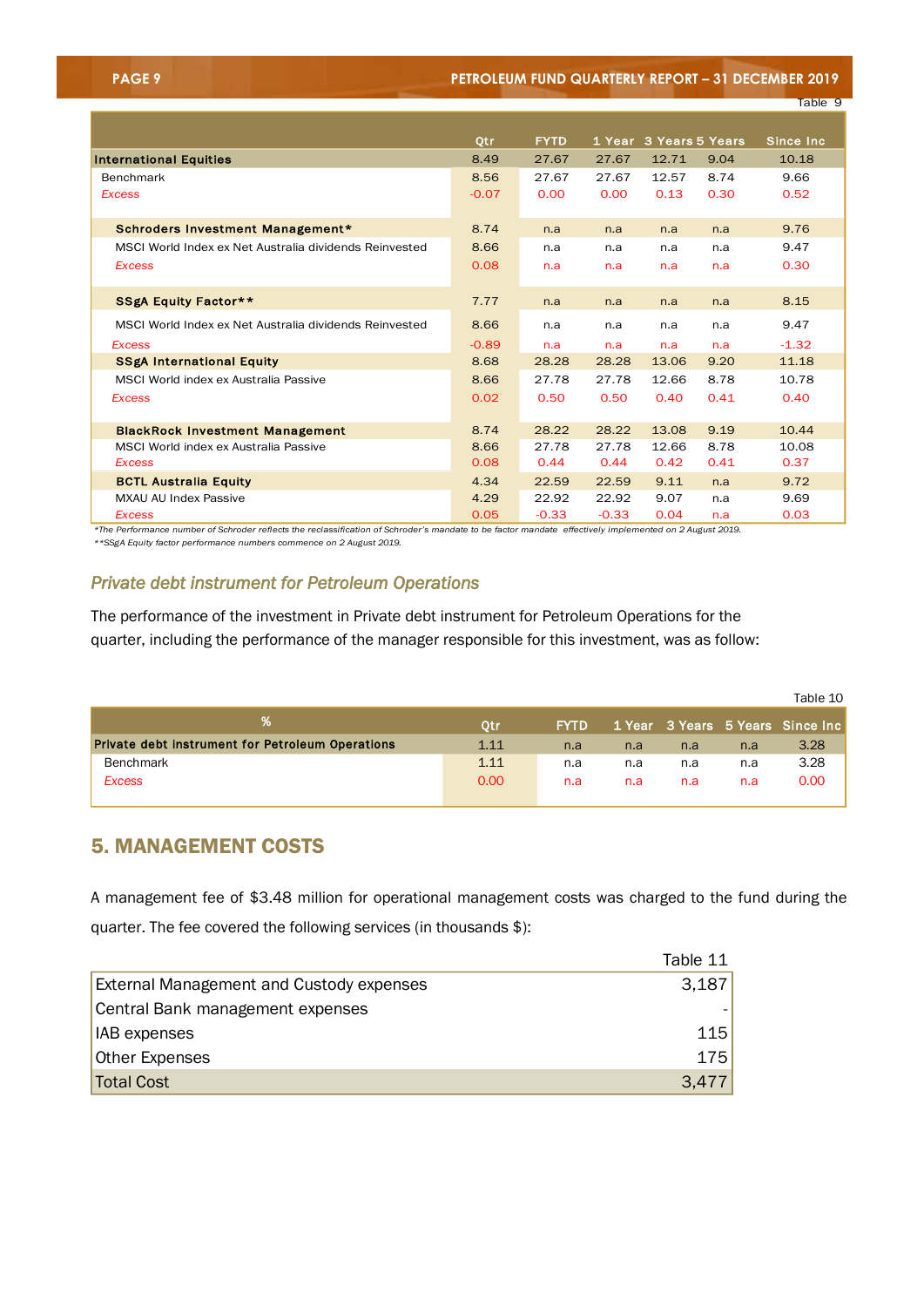#### 6. TRANSFERS TO STATE BUDGET

According to Article 7.1 of the Petroleum Fund Law transfers from the Fund may only be made to the credit of a single State Budget account. An amount of \$549 million was transferred to the State Budget account during the quarter. The transfers are summarized in table 12.

| Table 12                                          | In Thousand $(\$)$ |
|---------------------------------------------------|--------------------|
| Transfer October 2019                             |                    |
| Transfer November 2019                            | 248,000            |
| Transfer December 2019                            | 301,000            |
| Transfer for this Quarter                         | 549,000            |
| Total Transfers previous quarters                 | 420,000            |
| Total transfers this fiscal year to December 2019 | 969,000            |

#### 7. COMPLIANCE STATEMENT

Banco Central de Timor-Leste asserts the following statements relating to compliance with the mandates given by the Minister.

#### *Qualifying Instruments*

The Fund was invested in instruments within the investment universes specified in the various mandates at all times during the quarter.

#### *Modified Duration*

The modified duration of the Fund's fixed interest investment portfolios remained within the mandate during the quarter.

#### *Tracking Error*

The tracking error of each mandate in the Fund's investment portfolio was within the specified range during the quarter.

#### *External Managers*

External managers' investments were within their mandates during the quarter.

#### *Internal Audit*

The provisions of Article 22 of the Petroleum Fund law no. 9/2005 require the Central Bank's Internal Auditor to perform an audit of the Fund every six months. The Internal Auditor has performed an audit up to quarter ended 30 June 2019.

#### 8. FINANCIAL INFORMATION

The following financial information is presented for the purpose of assisting the Minister to review the quarterly performance of the Petroleum Fund as set out in this report. The figures have not been audited.